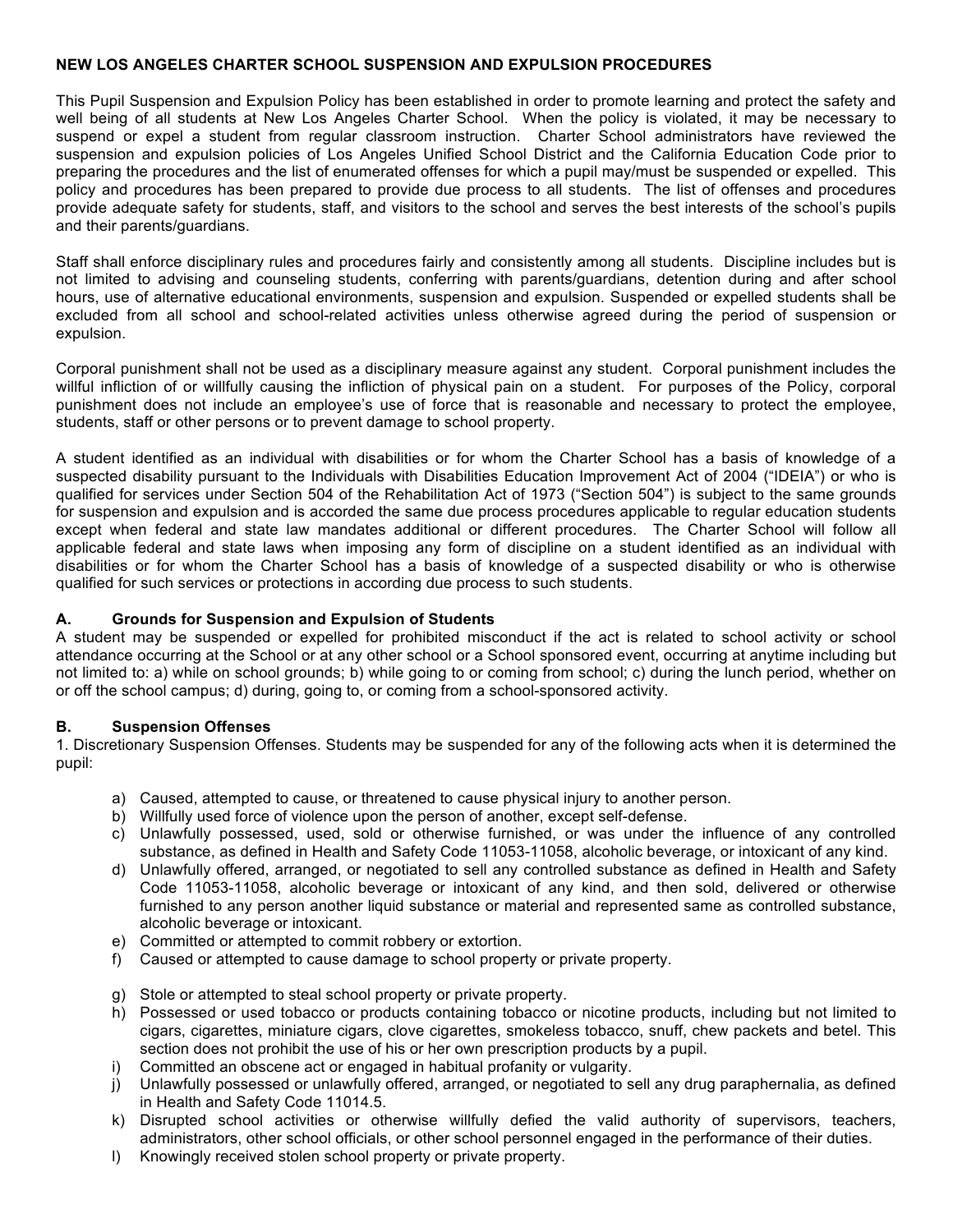- m) Possessed an imitation firearm, i.e.: a replica of a firearm that is so substantially similar in physical properties to an existing firearm as to lead a reasonable person to conclude that the replica is a firearm.
- n) Committed or attempted to commit a sexual assault as defined in Penal code 261, 266c, 286, 288, 288a or 289, or committed a sexual battery as defined in Penal Code 243.4.
- o) Harassed, threatened, or intimidated a student who is a complaining witness or witness in a school disciplinary proceeding for the purpose of preventing that student from being a witness and/or retaliating against that student for being a witness.
- p) Unlawfully offered, arranged to sell, negotiated to sell, or sold the prescription drug Soma.
- q) Engaged in, or attempted to engage in hazing. For the purposes of this subdivision, "hazing" means a method of initiation or pre-initiation into a pupil organization or body, whether or not the organization or body is officially recognized by an educational institution, which is likely to cause serious bodily injury or personal degradation or disgrace resulting in physical or mental harm to a former, current, or prospective pupil. For purposes of this section, "hazing" does not include athletic events or school-sanctioned events.
- r) Made terrorist threats against school officials and/or school property. For purposes of this section, "terroristic threat" shall include any statement, whether written or oral, by a person who willfully threatens to commit a crime which will result in death, great bodily injury to another person, or property damage in excess of one thousand dollars (\$1,000), with the specific intent that the statement is to be taken as a threat, even if there is no intent of actually carrying it out, which, on its face and under the circumstances in which it is made, is so unequivocal, unconditional, immediate, and specific as to convey to the person threatened, a gravity of purpose and an immediate prospect of execution of the threat, and thereby causes that person reasonably to be in sustained fear for his or her own safety or for his or her immediate family's safety, or for the protection of school property, or the personal property of the person threatened or his or her immediate family.
- s) Committed sexual harassment, as defined in Education Code Section 212.5. For the purposes of this section, the conduct described in Section 212.5 must be considered by a reasonable person of the same gender as the victim to be sufficiently severe or pervasive to have a negative impact upon the individual's academic performance or to create an intimidating, hostile, or offensive educational environment. This section shall apply to pupils in any of grades 4 to 12, inclusive.
- t) Caused, attempted to cause, threaten to cause or participated in an act of hate violence, as defined in subdivision (e) of Section 233 of the Education Code. This section shall apply to pupils in any of grades 4 to 12, inclusive.
- u) Intentionally harassed, threatened or intimidated a student or group of students to the extent of having the actual and reasonably expected effect of materially disrupting class work, creating substantial disorder and invading student rights by creating an intimidating or hostile educational environment. This section shall apply to pupils in any of grades 4 to 12, inclusive.
- v) Engaged in an act of bullying, including, but not limited to, bullying committed by means of an electronic act, as defined in subdivisions (f) and (g) of Section 32261 of the Education Code , directed specifically toward a pupil or school personnel.
- w) A pupil who aids or abets, as defined in Section 31 of the Penal Code, the infliction or attempted infliction of physical injury to another person may be subject to suspension, but not expulsion, except that a pupil who has been adjudged by a juvenile court to have committed, as an aider and abettor, a crime of physical violence in which the victim suffered great bodily injury or serious bodily injury shall be subject to discipline pursuant to subdivision (1).

2. Non- Discretionary Suspension Offenses: Students must be suspended and recommended for expulsion for any of the following acts when it is determined the pupil:

a) Possessed, sold, or otherwise furnished any firearm, knife, explosive, or other dangerous object unless, in the case of possession of any object of this type, the students had obtained written permission to possess the item from a certificated school employee, with the Director or designee's concurrence.

## **C. Suspension Procedure**

Suspensions shall be initiated according to the following procedures:

1. Conference

Suspension shall be preceded, if possible, by a conference conducted by the Director or the Director's designee with the student and his or her parent and, whenever practical, the teacher, supervisor or school employee who referred the student to the Director. The conference may be omitted if the Director or designee determines that an emergency situation exists. An "emergency situation" involves a clear and present danger to the lives, safety or health of students or school personnel. If a student is suspended without this conference, both the parent/guardian and student shall be notified of the student's right to return to school for the purpose of a conference.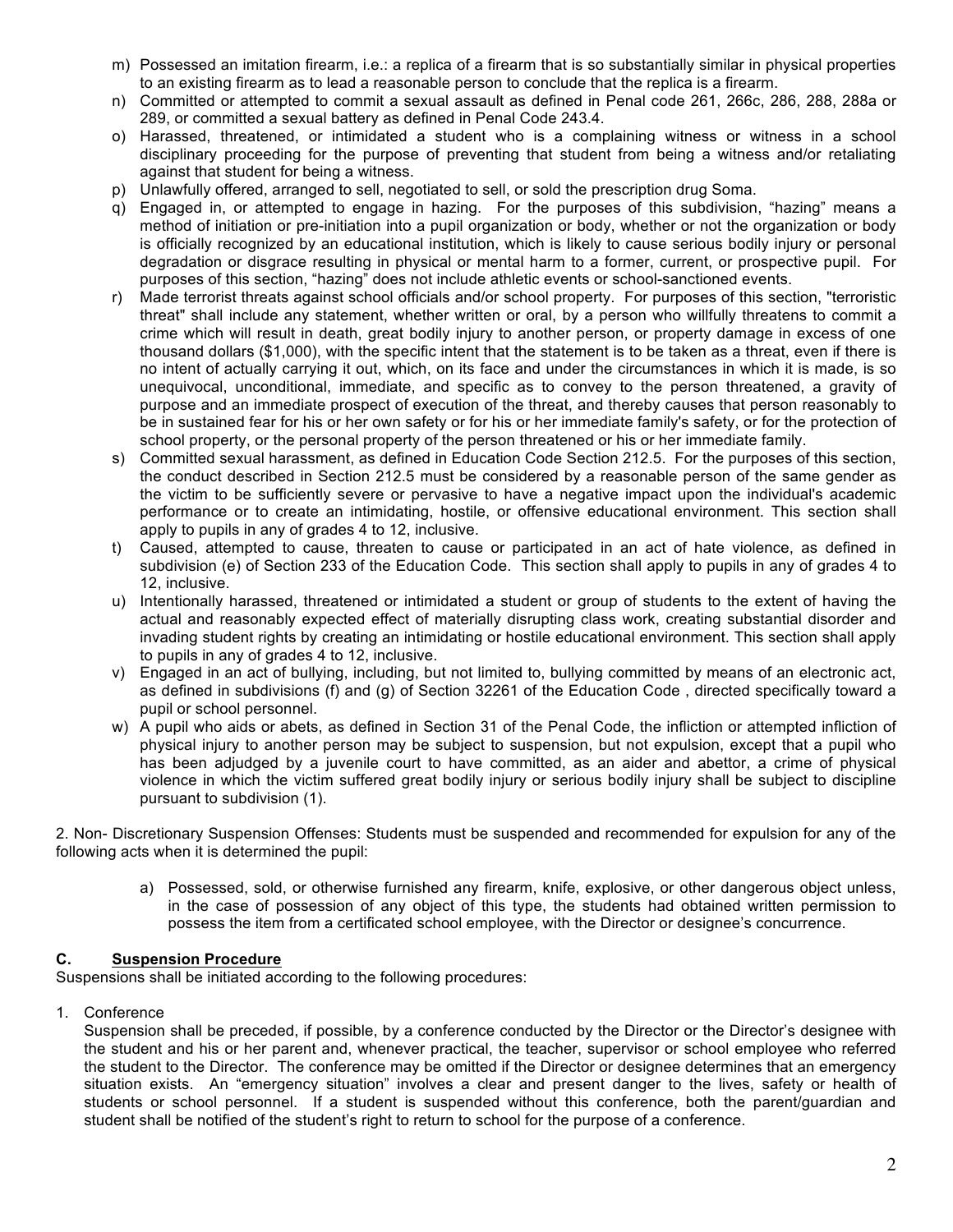At the conference, the pupil shall be informed of the reason for the disciplinary action and the evidence against him or her and shall be given the opportunity to present his or her version and evidence in his or her defense.

This conference shall be held within two school days, unless the pupil waives this right or is physically unable to attend for any reason including, but not limited to, incarceration or hospitalization.

No penalties may be imposed on a pupil for failure of the pupil's parent or guardian to attend a conference with school officials. Reinstatement of the suspended pupil shall not be contingent upon attendance by the pupil's parent or guardian at the conference.

2. Notice to Parents/Guardians

At the time of suspension, the Director or designee shall make a reasonable effort to contact the parent/guardian by telephone or in person. Whenever a student is suspended, the parent/guardian shall be notified in writing of the suspension and the date of return following suspension. This notice shall state the specific offense committed by the student. In addition, the notice may also state the date and time when the student may return to school. If school officials wish to ask the parent/guardian to confer regarding matters pertinent to the suspension, the notice may request that the parent/guardian respond to such requests without delay.

### 3. Suspension Time Limits/Recommendation for Expulsion

Suspensions, when not including a recommendation for expulsion, shall not exceed five (5) consecutive school days per suspension.

Upon a recommendation of Expulsion by the Director or Director's designee, the pupil and the pupil's guardian or representative will be invited to a conference to determine if the suspension for the pupil should be extended pending an expulsion hearing. This determination will be made by the Director or designee upon either of the following determinations: 1) the pupil's presence will be disruptive to the education process; or 2) the pupil poses a threat or danger to others. Upon either determination, the pupil's suspension will be extended pending the results of an expulsion hearing.

## **D. Expellable Offenses**

1. Discretionary Expellable Offenses: Students may be expelled for any of the following acts when it is determined the pupil:

- a) Caused, attempted to cause, or threatened to cause physical injury to another person.
- b) Willfully used force of violence upon the person of another, except self-defense.
- c) Unlawfully possessed, used, sold or otherwise furnished, or was under the influence of any controlled substance, as defined in Health and Safety Code 11053-11058, alcoholic beverage, or intoxicant of any kind.
- d) Unlawfully offered, arranged, or negotiated to sell any controlled substance as defined in Health and Safety Code 11053-11058, alcoholic beverage or intoxicant of any kind, and then sold, delivered or otherwise furnished to any person another liquid substance or material and represented same as controlled substance, alcoholic beverage or intoxicant.
- e) Committed or attempted to commit robbery or extortion.
- f) Caused or attempted to cause damage to school property or private property.
- g) Stole or attempted to steal school property or private property.
- h) Possessed or used tobacco or products containing tobacco or nicotine products, including but not limited to cigars, cigarettes, miniature cigars, clove cigarettes, smokeless tobacco, snuff, chew packets and betel. This section does not prohibit the use of his or her own prescription products by a pupil.
- i) Committed an obscene act or engaged in habitual profanity or vulgarity.
- j) Unlawfully possessed or unlawfully offered, arranged, or negotiated to sell any drug paraphernalia, as defined in Health and Safety Code 11014.5.
- k) Disrupted school activities or otherwise willfully defied the valid authority of supervisors, teachers, administrators, other school officials, or other school personnel engaged in the performance of their duties.
- l) Knowingly received stolen school property or private property.
- m) Possessed an imitation firearm, i.e.: a replica of a firearm that is so substantially similar in physical properties to an existing firearm as to lead a reasonable person to conclude that the replica is a firearm.
- n) Committed or attempted to commit a sexual assault as defined in Penal code 261, 266c, 286, 288, 288a or 289, or committed a sexual battery as defined in Penal Code 243.4.
- o) Harassed, threatened, or intimidated a student who is a complaining witness or witness in a school disciplinary proceeding for the purpose of preventing that student from being a witness and/or retaliating against that student for being a witness.
- p) Unlawfully offered, arranged to sell, negotiated to sell, or sold the prescription drug Soma.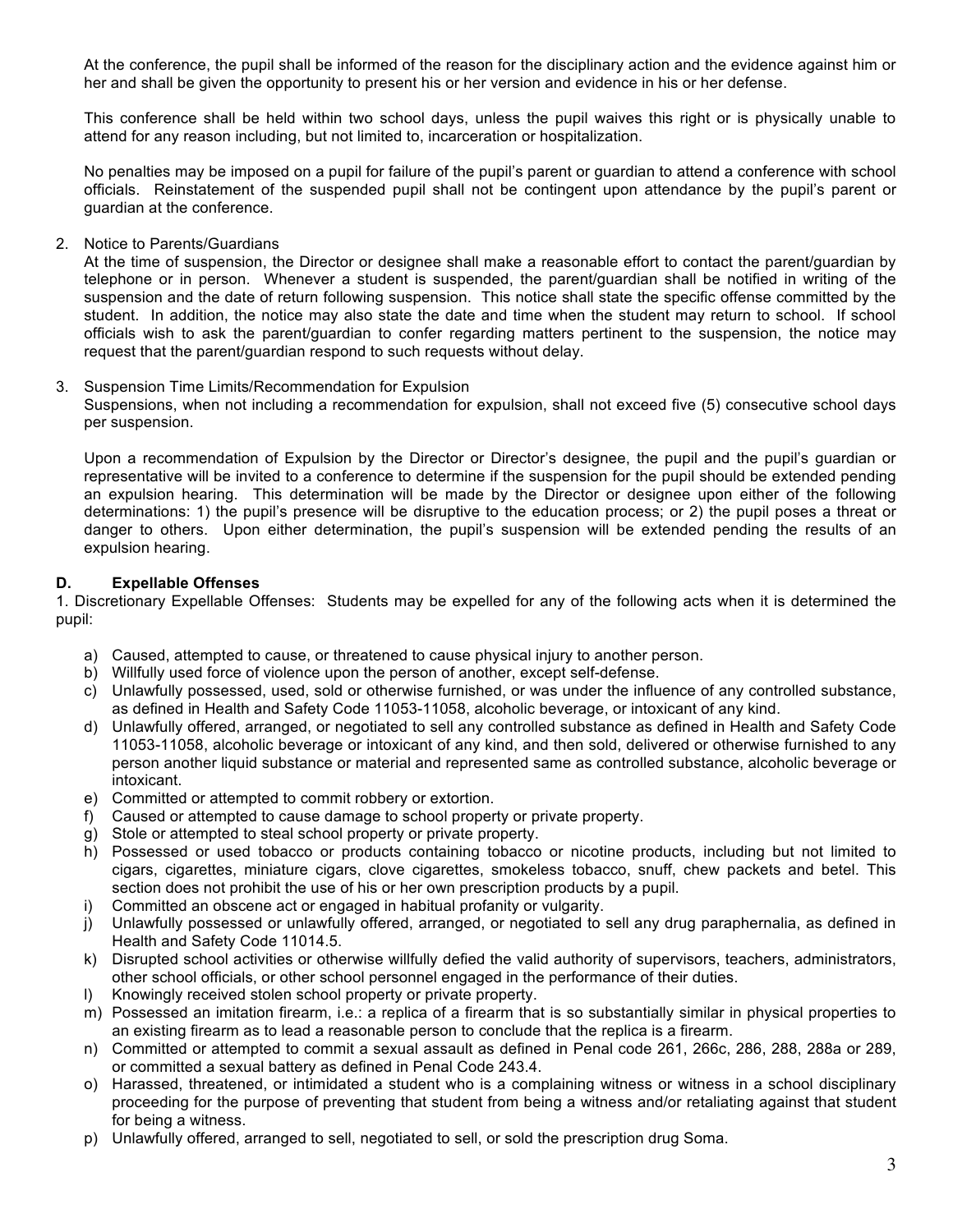- q) Engaged in, or attempted to engage in hazing. For the purposes of this subdivision, "hazing" means a method of initiation or preinitiation into a pupil organization or body, whether or not the organization or body is officially recognized by an educational institution, which is likely to cause serious bodily injury or personal degradation or disgrace resulting in physical or mental harm to a former, current, or prospective pupil. For purposes of this section, "hazing" does not include athletic events or school-sanctioned events.
- r) Made terrorist threats against school officials and/or school property. For purposes of this section, "terroristic threat" shall include any statement, whether written or oral, by a person who willfully threatens to commit a crime which will result in death, great bodily injury to another person, or property damage in excess of one thousand dollars (\$1,000), with the specific intent that the statement is to be taken as a threat, even if there is no intent of actually carrying it out, which, on its face and under the circumstances in which it is made, is so unequivocal, unconditional, immediate, and specific as to convey to the person threatened, a gravity of purpose and an immediate prospect of execution of the threat, and thereby causes that person reasonably to be in sustained fear for his or her own safety or for his or her immediate family's safety, or for the protection of school property, or the personal property of the person threatened or his or her immediate family.
- s) Committed sexual harassment, as defined in Education Code Section 212.5. For the purposes of this section, the conduct described in Section 212.5 must be considered by a reasonable person of the same gender as the victim to be sufficiently severe or pervasive to have a negative impact upon the individual's academic performance or to create an intimidating, hostile, or offensive educational environment. This section shall apply to pupils in any of grades 4 to 12, inclusive.
- t) Caused, attempted to cause, threaten to cause or participated in an act of hate violence, as defined in subdivision (e) of Section 233 of the Education Code. This section shall apply to pupils in any of grades 4 to 12, inclusive.
- u) Intentionally harassed, threatened or intimidated a student or group of students to the extent of having the actual and reasonably expected effect of materially disrupting class work, creating substantial disorder and invading student rights by creating an intimidating or hostile educational environment. This section shall apply to pupils in any of grades 4 to 12, inclusive.
- v) Engaged in an act of bullying, including, but not limited to, bullying committed by means of an electronic act, as defined in subdivisions (f) and (g) of Section 32261 of the Education Code , directed specifically toward a pupil or school personnel.
- w) A pupil who aids or abets, as defined in Section 31 of the Penal Code, the infliction or attempted infliction of physical injury to another person may be subject to suspension, but not expulsion, except that a pupil who has been adjudged by a juvenile court to have committed, as an aider and abettor, a crime of physical violence in which the victim suffered great bodily injury or serious bodily injury shall be subject to discipline pursuant to subdivision (1).

2. Non-Discretionary Expellable Offenses: Students must be expelled for any of the following acts when it is determined pursuant to the procedures below that the pupil:

a) Possessed, sold, or otherwise furnished any firearm, knife, explosive, or other dangerous object unless, in the case of possession of any object of this type, the students had obtained written permission to possess the item from a certificated school employee, with the Director or designee's concurrence.

If it is determined by the Governing Board that a student has brought a fire arm or destructive device, as defined in Section 921 of Title 18 of the United States Code, on to campus or to have possessed a firearm or dangerous device on campus, the student shall be expelled for one year, pursuant to the Federal Gun Free Schools Act of 1994.

The term "firearm" means (A) any weapon (including a starter gun) which will or is designed to or may readily be converted to expel a projectile by the action of an explosive; (B) the frame or receiver of any such weapon; (C) any firearm muffler or firearm silencer; or (D) any destructive device. Such term does not include an antique firearm.

The term "destructive device" means (A) any explosive, incendiary, or poison gas, including but not limited to: (i) bomb, (ii) grenade, (iii) rocket having a propellant charge of more than four ounces, (iv) missile having an explosive or incendiary charge of more than one-quarter ounce, (v) mine, or (vi) device similar to any of the devices described in the preceding clauses.

## **E. Authority to Expel**

A student may be expelled either by the Board following a hearing before it or by the Board upon the recommendation of an Administrative Panel to be assigned by the Board as needed. The Administrative Panel should consist of at least three members who are certificated and neither a teacher of the pupil or a Board member of the School's governing board. The Administrative Panel may recommend expulsion of any student found to have committed an expellable offense.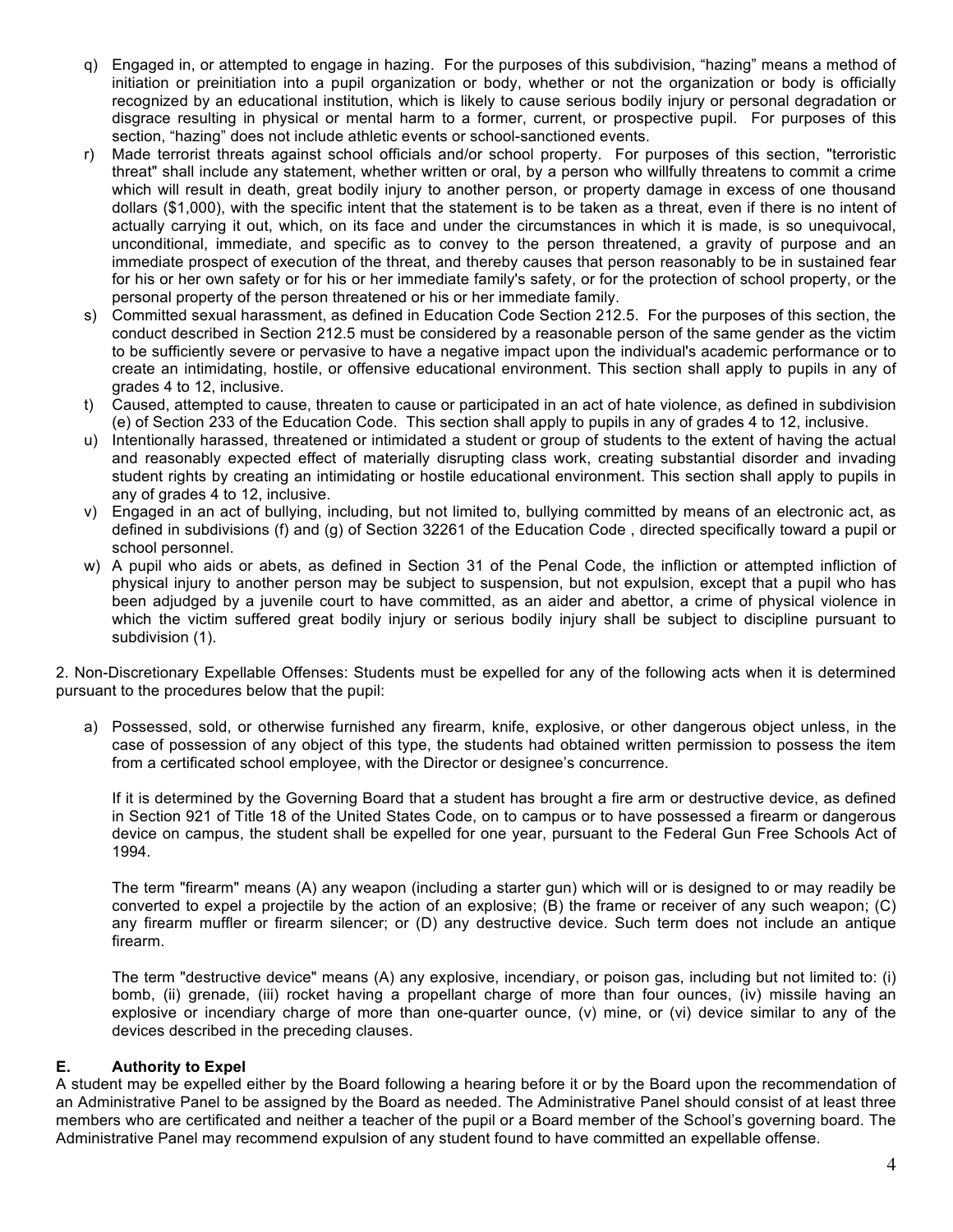## **F. Expulsion Procedures**

Students recommended for expulsion are entitled to a hearing to determine whether the student should be expelled. Unless postponed for good cause, the hearing shall be held within thirty (30) school days after the Director or designee determines that the Pupil has committed an expellable offense.

In the event an administrative panel hears the case, it will make a recommendation to the Board for a final decision whether to expel. The hearing shall be held in closed session unless the pupil makes a written request for a public hearing three (3) days prior to the hearing.

Written notice of the hearing shall be forwarded to the student and the student's parent/guardian at least ten (10) calendar days before the date of the hearing. Upon mailing the notice, it shall be deemed served upon the pupil. The notice shall include:

- 1. The date and place of the expulsion hearing;
- 2. A statement of the specific facts, charges and offenses upon which the proposed expulsion is based;
- 3. A copy of the School's disciplinary rules which relate to the alleged violation;
- 4. Notification of the student's or parent/guardian's obligation to provide information about the student's status at the school to any other school district or school to which the student seeks enrollment;
- 5. The opportunity for the student or the student's parent/guardian to appear in person or to employ and be represented by counsel or a non-attorney advisor;
- 6. The right to inspect and obtain copies of all documents to be used at the hearing;
- 7. The opportunity to confront and question all witnesses who testify at the hearing;
- 8. The opportunity to question all evidence presented and to present oral and documentary evidence on the student's behalf including witnesses.

## **G. Special Procedures for Expulsion Hearings Involving Sexual Assault or Battery Offenses**

The School may, upon a finding of good cause, determine that the disclosure of either the identity of the witness or the testimony of that witness at the hearing, or both, would subject the witness to an unreasonable risk of psychological or physical harm. Upon this determination, the testimony of the witness may be presented at the hearing in the form of sworn declarations which shall be examined only by the School, Panel Chair or the hearing officer in the expulsion. Copies of these sworn declarations, edited to delete the name and identity of the witness, shall be made available to the pupil.

- 1. The complaining witness in any sexual assault or battery case must be provided with a copy of the applicable disciplinary rules and advised of his/her right to (a) receive five days notice of his/her scheduled testimony, (b) have up to two (2) adult support persons of his/her choosing present in the hearing at the time he/she testifies, which may include a parent, guardian, or legal counsel, and (c) elect to have the hearing closed while testifying.
- 2. The School must also provide the victim a room separate from the hearing room for the complaining witness' use prior to and during breaks in testimony.
- 3. At the discretion of the person or panel conducting the hearing, the complaining witness shall be allowed periods of relief from examination and cross-examination during which he or she may leave the hearing room.
- 4. The person conducting the expulsion hearing may also arrange the seating within the hearing room to facilitate a less intimidating environment for the complaining witness.
- 5. The person conducting the expulsion hearing may also limit time for taking the testimony of the complaining witness to the hours he/she is normally in school, if there is no good cause to take the testimony during other hours.
- 6. Prior to a complaining witness testifying, the support persons must be admonished that the hearing is confidential. Nothing in the law precludes the person presiding over the hearing from removing a support person whom the presiding person finds is disrupting the hearing. The person conducting the hearing may permit any one of the support persons for the complaining witness to accompany him or her to the witness stand.
- 7. If one or both of the support persons is also a witness, the School must present evidence that the witness' presence is both desired by the witness and will be helpful to the School. The person presiding over the hearing shall permit the witness to stay unless it is established that there is a substantial risk that the testimony of the complaining witness would be influenced by the support person, in which case the presiding official shall admonish the support person or persons not to prompt, sway, or influence the witness in any way. Nothing shall preclude the presiding officer from exercising his or her discretion to remove a person from the hearing whom he or she believes is prompting, swaying, or influencing the witness.
- 8. The testimony of the support person shall be presented before the testimony of the complaining witness and the complaining witness shall be excluded from the courtroom during that testimony.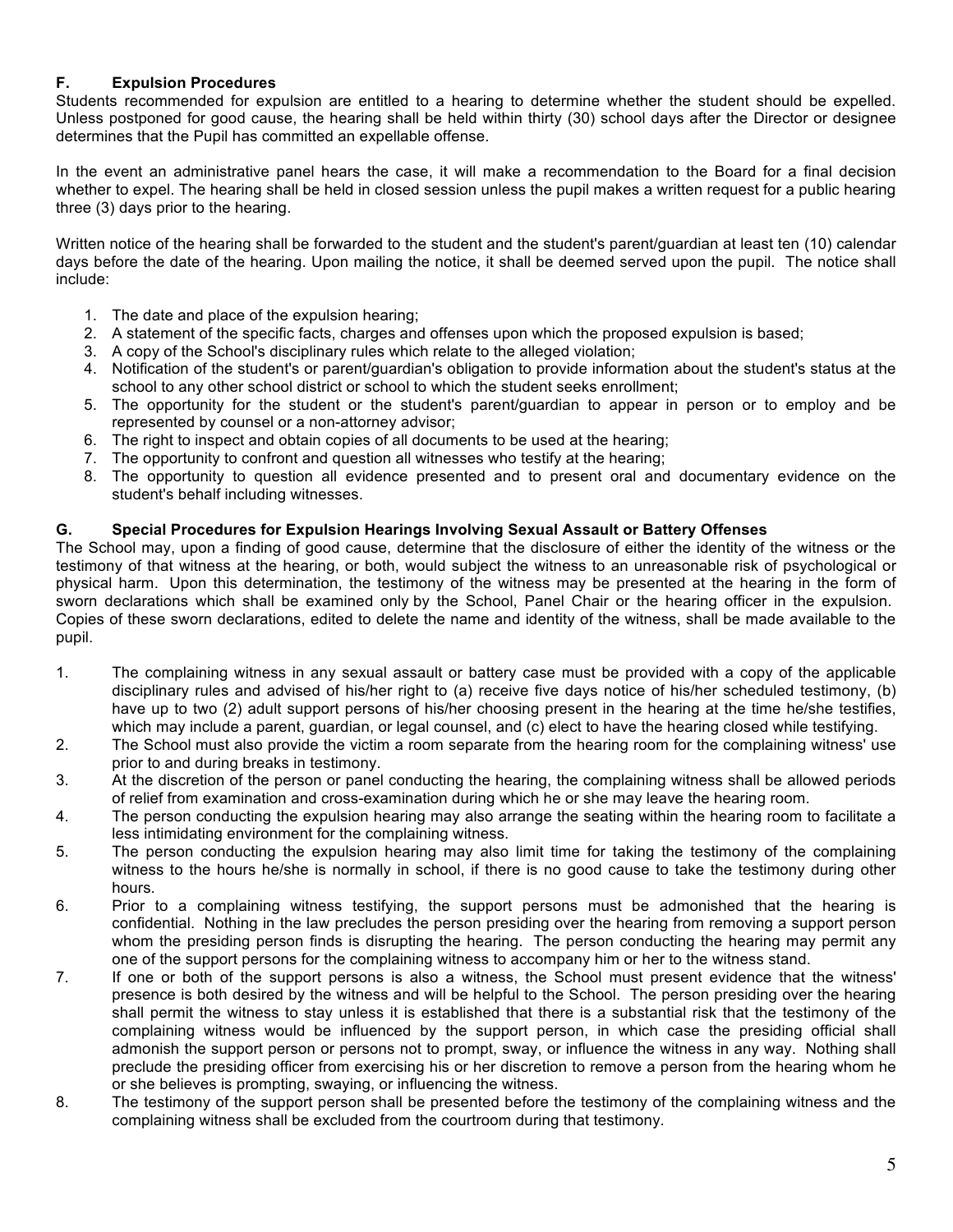- 9. Especially for charges involving sexual assault or battery, if the hearing is to be conducted in the public at the request of the pupil being expelled, the complaining witness shall have the right to have his/her testimony heard in a closed session when testifying at a public meeting would threaten serious psychological harm to the complaining witness and there are no alternative procedures to avoid the threatened harm. The alternative procedures may include videotaped depositions or contemporaneous examination in another place communicated to the hearing room by means of closed-circuit television.
- 10. Evidence of specific instances of a complaining witness' prior sexual conduct is presumed inadmissible and shall not be heard absent a determination by the person conducting the hearing that extraordinary circumstances exist requiring the evidence be heard. Before such a determination regarding extraordinary circumstance can be made, the witness shall be provided notice and an opportunity to present opposition to the introduction of the evidence. In the hearing on the admissibility of the evidence, the complaining witness shall be entitled to be represented by a parent, legal counsel, or other support person. Reputation or opinion evidence regarding the sexual behavior of the complaining witness is not admissible for any purpose.

# **H. Students With Disabilities**

A pupil identified as an individual with disabilities or for whom the Charter School has a basis of knowledge of a suspected disability pursuant to the Individuals with Disabilities Education Improvement Act ("IDEIA") or who is qualified for services under Section 504 of the Rehabilitation Act of 1973 ("Section 504") is subject to the same grounds for disciplinary action, including suspension and expulsion, and is accorded the same due process procedures applicable to regular education pupils except when federal and state law mandates additional or different procedures. The Charter School will follow the IDEIA, Section 504, and all applicable federal and state laws when imposing any form of discipline on a pupil identified as an individual with disabilities or for whom the Charter School has a basis of knowledge of a suspected disability or who is otherwise qualified for such services or protections in according due process to such pupils. The following procedures shall be followed when a student with a disability is considered for suspension or expulsion. These procedures will be updated if there is a change in the law.

## **1. NOTIFICATION OF SELPA**

The Charter School shall immediately notify the SELPA and coordinate the procedures in this policy with the SELPA the discipline of any student with a disability or student who the Charter School or SELPA would be deemed to have knowledge that the student had a disability.

## **2. SERVICES DURING SUSPENSION**

Students suspended for more than ten (10) school days in a school year shall continue to receive services so as to enable the student to continue to participate in the general education curriculum, although in another setting, and to progress toward meeting the goals set out in the child's IEP; and receive, as appropriate, a functional behavioral assessment or functional analysis, and behavioral intervention services and modifications, that are designed to address the behavior violation so that it does not recur. Theses services may be provided in an interim alterative educational setting.

## **3. PROCEDURAL SAFEGUARDS/MANIFESTATION DETERMINATION**

Within ten (10) school days of a recommendation for expulsion or any decision to change the placement of a child with a disability because of a violation of a code of student conduct, the Charter School, the parent, and relevant members of the IEP Team shall review all relevant information in the student's file, including the child's IEP, any teacher observations, and any relevant information provided by the parents to determine:

1. If the conduct in question was caused by, or had a direct and substantial relationship to, the child's disability; or

2. If the conduct in question was the direct result of the local educational agency's failure to implement the IEP.

If the Charter School, the parent, and relevant members of the IEP Team determine that either of the above is applicable for the child, the conduct shall be determined to be a manifestation of the child's disability. If the Charter School, the parent, and relevant members of the IEP Team make the determination that the conduct was a manifestation of the child's disability, the IEP Team shall:

1. Conduct a functional behavioral assessment or a functional analysis assessment, and implement a behavioral intervention plan for such child, provided that the Charter School had not conducted such assessment prior to such determination before the behavior that resulted in a change in placement;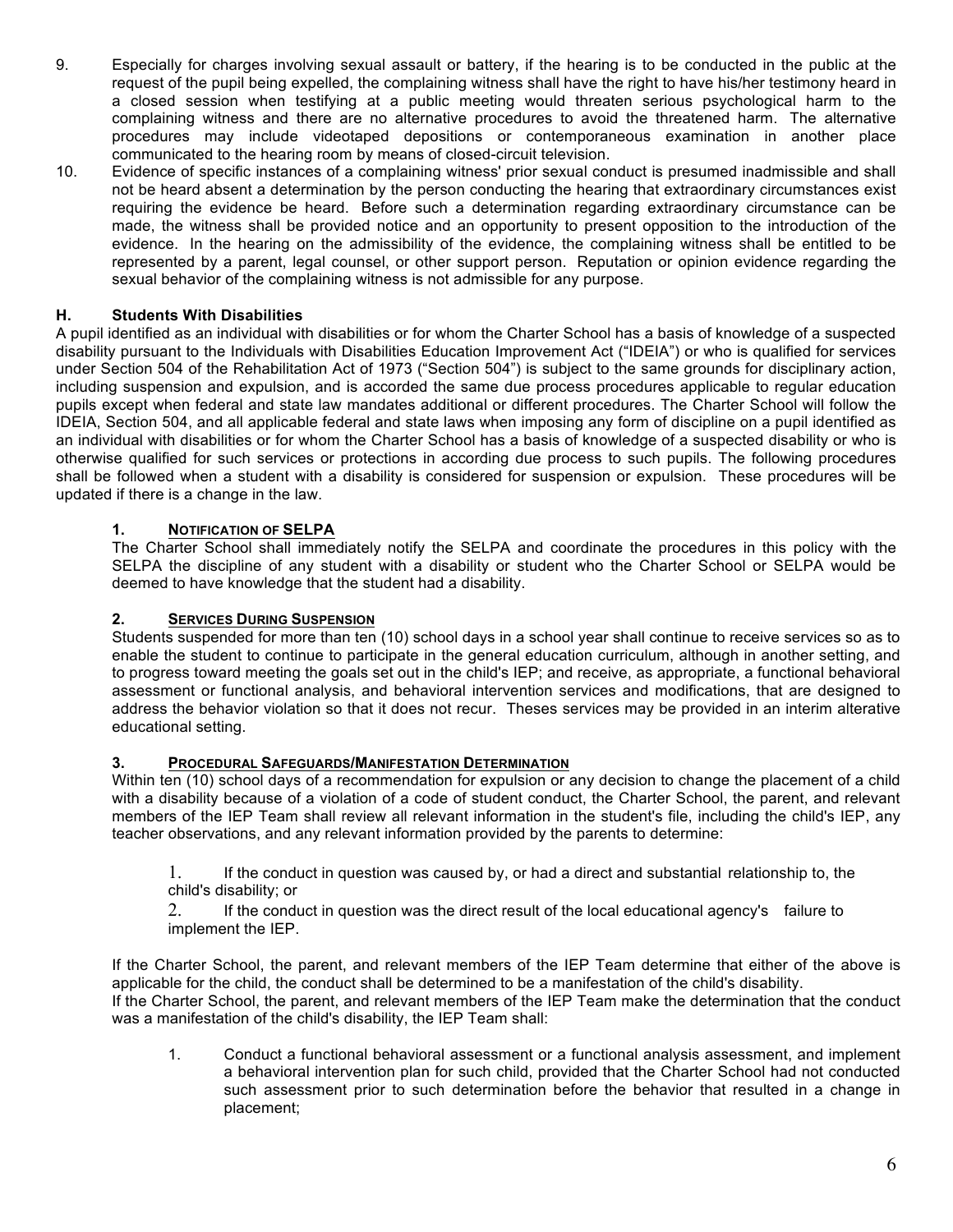- 2. If a behavioral intervention plan has been developed, review the behavioral intervention plan if the child already has such a behavioral intervention plan, and modify it, as necessary, to address the behavior; and
- 3. Return the child to the placement from which the child was removed, unless the parent and the Charter School agree to a change of placement as part of the modification of the behavioral intervention plan.

If the Charter School, the parent, and relevant members of the IEP team determine that the behavior was not a manifestation of the student's disability and that the conduct in question was not a result of the failure to implement the IEP, then the Charter School may apply the relevant disciplinary procedures to children with disabilities in the same manner and for the same duration as the procedures would be applied to students without disabilities.

## **4. DUE PROCESS APPEALS**

The parent of a child with a disability who disagrees with any decision regarding placement, or the manifestation determination, or the Charter School believes that maintaining the current placement of the child is substantially likely to result in injury to the child or to others, may request an expedited administrative hearing through the Special Education Unit of the Office of Administrative Hearings.

When an appeal relating to the placement of the student or the manifestation determination has been requested by either the parent or the Charter school, the student shall remain in the interim alternative educational setting pending the decision of the hearing officer or until the expiration of the forty-five (45) day time period provided for in an interim alternative educational setting, whichever occurs first, unless the parent and the Charter School agree otherwise.

## **5. SPECIAL CIRCUMSTANCES**

Charter School personnel may consider any unique circumstances on a case-by-case basis when determining whether to order a change in placement for a child with a disability who violates a code of student conduct.

The Director or designee may remove a student to an interim alternative educational setting for not more than forty-five (45) days without regard to whether the behavior is determined to be a manifestation of the student's disability in cases where a student:

1. Carries or possesses a weapon, as defined in 18 USC 930, to or at school, on school premises, or to or at a school function;

2. Knowingly possesses or uses illegal drugs, or sells or solicits the sale of a controlled substance, while at school, on school premises, or at a school function; or

3. Has inflicted serious bodily injury, as defined by 20 USC 1415(k)(7)(D), upon a person while at school, on school premises, or at a school function.

## **6. INTERIM ALTERNATIVE EDUCATIONAL SETTING**

The student's interim alternative educational setting shall be determined by the student's IEP team.

## **7. PROCEDURES FOR STUDENTS NOT YET ELIGIBLE FOR SPECIAL EDUCATION SERVICES**

A student who has not been identified as an individual with disabilities pursuant to IDEIA and who has violated the district's disciplinary procedures may assert the procedural safeguards granted under this administrative regulation only if the Charter School had knowledge that the student was disabled before the behavior occurred.

The Charter School shall be deemed to have knowledge that the student had a disability if one of the following conditions exists:

- 1. The parent/guardian has expressed concern in writing, or orally if the parent/guardian does not know how to write or has a disability that prevents a written statement, to Charter School supervisory or administrative personnel, or to one of the child's teachers, that the student is in need of special education or related services.
- 2. The parent has requested an evaluation of the child.
- 3. The child's teacher, or other Charter School personnel, has expressed specific concerns about a pattern of behavior demonstrated by the child, directly to the director of special education or to other Charter School supervisory personnel.

If the Charter School knew or should have known the student had a disability under any of the three (3) circumstances described above, the student may assert any of the protections available to IDEIA-eligible children with disabilities, including the right to stay-put.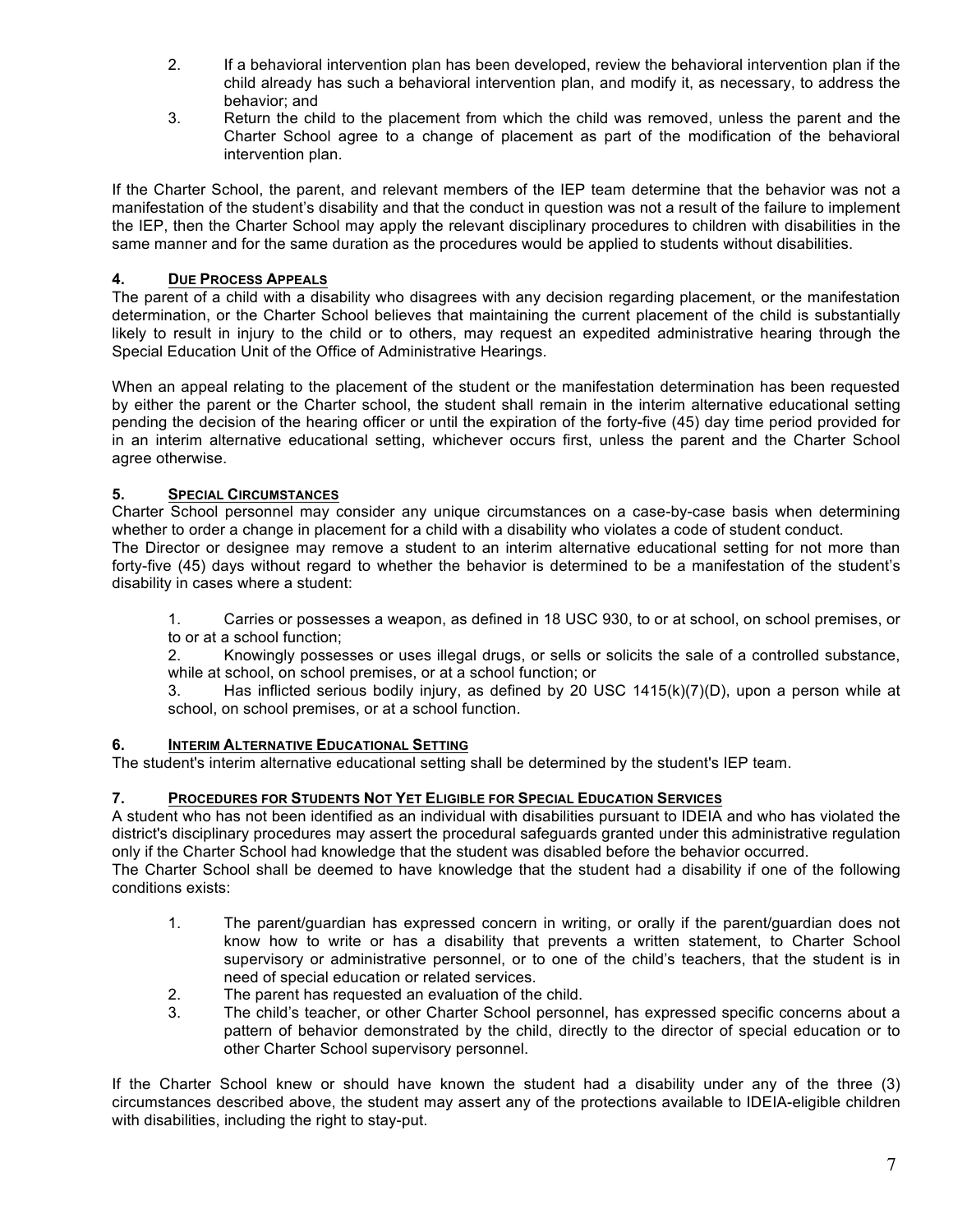If the Charter School had no basis for knowledge of the student's disability, it shall proceed with the proposed discipline. The Charter School shall conduct an expedited evaluation if requested by the parents; however the student shall remain in the education placement determined by the Charter School pending the results of the evaluation.

The Charter School shall not be deemed to have knowledge of that the student had a disability if the parent has not allowed an evaluation, refused services, or if the student has been evaluated and determined to not be eligible.

### **I. Record of Hearing**

A record of the hearing shall be made and may be maintained by any means, including electronic recording, as long as a reasonably accurate and complete written transcription of the proceedings can be made.

### **J. Presentation of Evidence**

While technical rules of evidence do not apply to expulsion hearings, evidence may be admitted and used as proof only if it is the kind of evidence on which reasonable persons can rely in the conduct of serious affairs. A recommendation by the Administrative Panel to expel must be supported by substantial evidence that the student committed an expellable offense.

Findings of fact shall be based solely on the evidence at the hearing. While hearsay evidence is admissible, no decision to expel shall be based solely on hearsay. Sworn declarations may be admitted as testimony from witnesses of whom the Board, Panel or designee determines that disclosure of their identity or testimony at the hearing may subject them to an unreasonable risk of physical or psychological harm.

If, due to a written request by the expelled pupil, the hearing is held at a public meeting, and the charge is committing or attempting to commit a sexual assault or committing a sexual battery as defined in Education Code Section 48900, a complaining witness shall have the right to have his or her testimony heard in a session closed to the public.

The decision of the Administrative Panel shall be in the form of written findings of fact and a written recommendation to the Board who will make a final determination regarding the expulsion. The final decision by the Board shall be made within ten (10) school days following the conclusion of the hearing. The Decision of the Board is final.

If the expulsion hearing panel decides not to recommend expulsion, the pupil shall immediately be returned to his/her educational program.

### **K. Written Notice to Expel**

The Director or designee following a decision of the Board to expel shall send written notice of the decision to expel, including the Board's adopted findings of fact, to the student or parent/guardian. This notice shall also include the following:

- 1. Notice of the specific offense committed by the student
- 2. Notice of the student's or parent/guardian's obligation to inform any new district in which the student seeks to enroll of the student's status with the School.

The Director or designee shall send a copy of the written notice of the decision to expel to the County. This notice shall include the following:

- a) The student's name
- b) The specific expellable offense committed by the student

### **L. Disciplinary Records**

The School shall maintain records of all student suspensions and expulsions at the School. Such records shall be made available to the County upon request.

### **M. Expelled Pupils/Alternative Education**

Pupils who are expelled shall be responsible for seeking alternative education programs including, but not limited to, programs within the County or their school district of residence.

### **N. Rehabilitation Plans**

Students who are expelled from the School shall be given a rehabilitation plan upon expulsion as developed by the Board at the time of the expulsion order, which may include, but is not limited to, periodic review as well as assessment at the